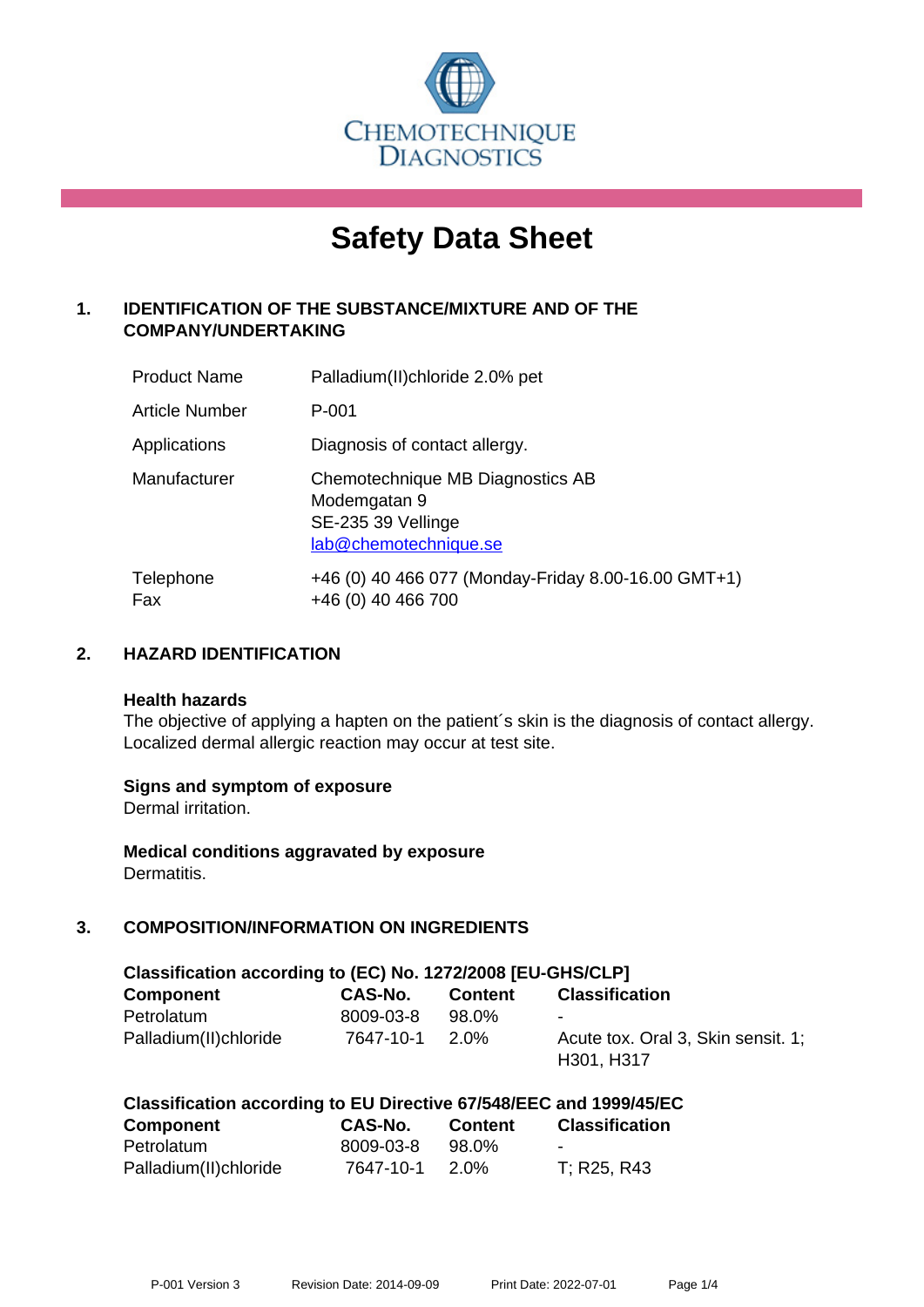## **4. FIRST AID MEASURES**

## **Emergency and first aid procedures**

Obtain medical attention.

# **5. FIRE-FIGHTING MEASURES\***

#### **Suitable extinguish media**

CO2, powder or water spray. Fight larger fires with water spray or alcohol resistant foam.

# **For safety reasons unsuitable extinguishing agents**

Water with full jet.

## **Special protective equipment for fire-fighters**

Wear self-contained respiratory protective device. Wear fully protective suit.

\*Data is shown for petrolatum only

## **6. ACCIDENTAL RELEASES MEASURES**

**Steps to be taken if material is released or spilled** Contain and place in a closed container.

# **7. HANDLING AND STORAGE**

**Precautions to be taken in handling and storage** Store dark at 5-8°C. Avoid extended exposure to light. FOR EXTERNAL USE ONLY.

# **8. EXPOSURE CONTROLS/PERSONAL PROTECTION**

**Respiratory protection** Not required.

**Ventilation** Local exhaust.

**Protective gloves** Disposal gloves.

#### **Eye protection** Not required with normal use.

## **Work/Hygienic practices**

Wash hands after each use.

## **9. PHYSICAL AND CHEMICAL PROPERTIES**

Odour **Odourless** 

Appearance Brown Semi-solid

Melting point\* 50-55° C Flash point\*  $>100^{\circ}$ C

Boiling point\* No data available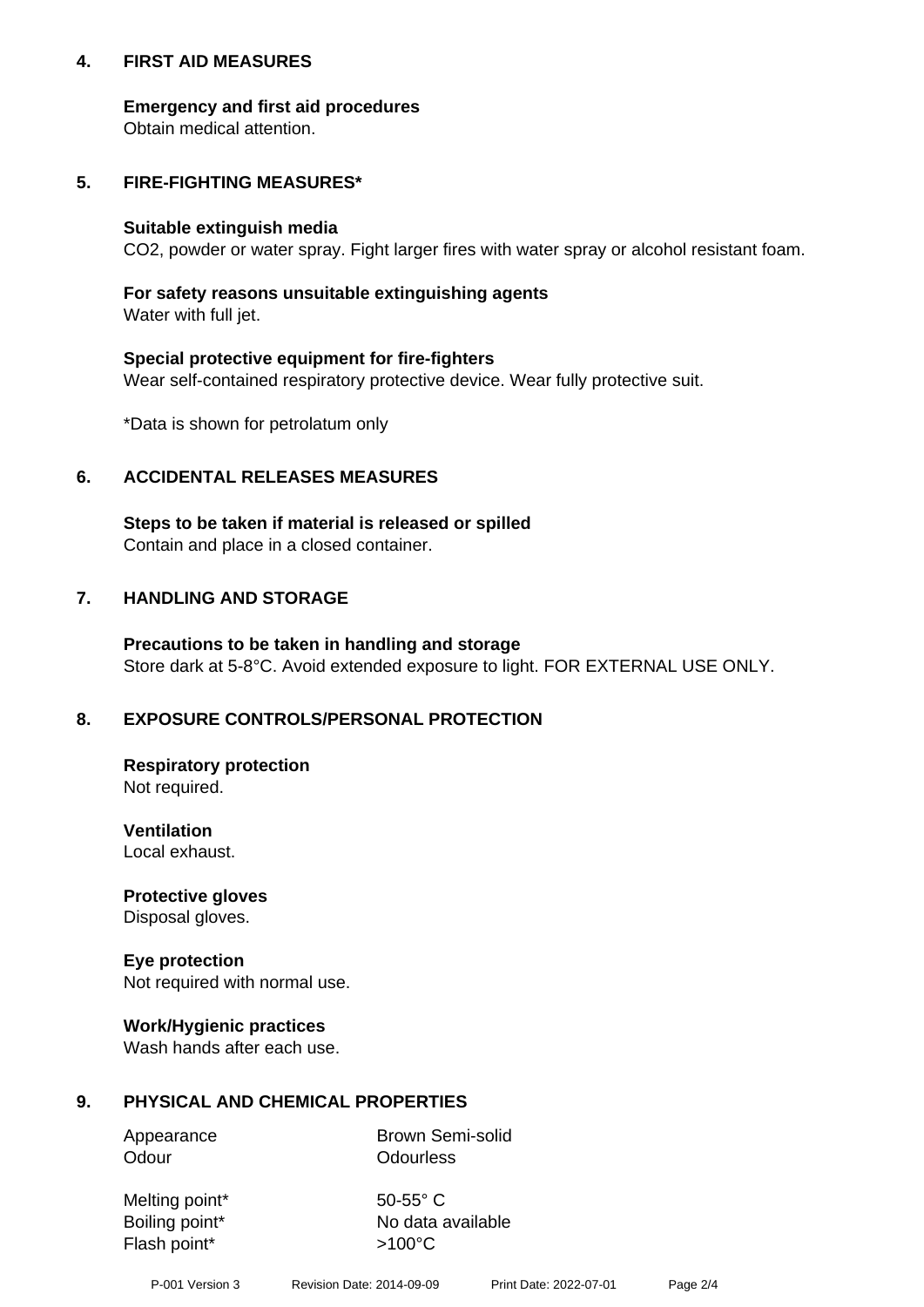Density\* No data available. Solubility in/Miscibility with Water\*

Self ignition\* Product does not self ignite. Danger of explosion\* Product does not present an explosion hazard. Insoluble

\*Data is shown for petrolatum only

# **10. STABILITY AND REACTIVITY**

#### **Incompability**

May react with strong oxidizing agents.

#### **Stability**

Stable at recommended storage conditions.

#### **Hazardous byproducts**

Combustion may generate CO, CO2 and other oxides.

**Hazardous polymerization**

Will not occur.

## **11. TOXICOLOGICAL INFORMATION**

No data available.

#### **12. ECOLOGICAL INFORMATION**

No data available.

## **13. DISPOSAL CONSIDERATIONS**

#### **Waste disposal method**

Comply with federal, state/provincial and local regulation.

#### **14. TRANSPORT INFORMATION**

Not dangerous goods.

## **15. REGULATORY INFORMATION**

The classification is according to the latest editions of the EU lists, and extended by company and literature data.

#### **16. OTHER INFORMATION**

#### **Text of H-statements and R-phrases mentioned in Section 3**

| Acute tox. Oral 3 |                           | Acute toxicity, Oral (Category 3)   |          |  |
|-------------------|---------------------------|-------------------------------------|----------|--|
| Skin sensit. 1    |                           | Skin sensitization (Category 1)     |          |  |
| H <sub>301</sub>  |                           | Toxic if swallowed                  |          |  |
| H317              |                           | May cause an allergic skin reaction |          |  |
| P-001 Version 3   | Revision Date: 2014-09-09 | Print Date: 2022-07-01              | Page 3/4 |  |